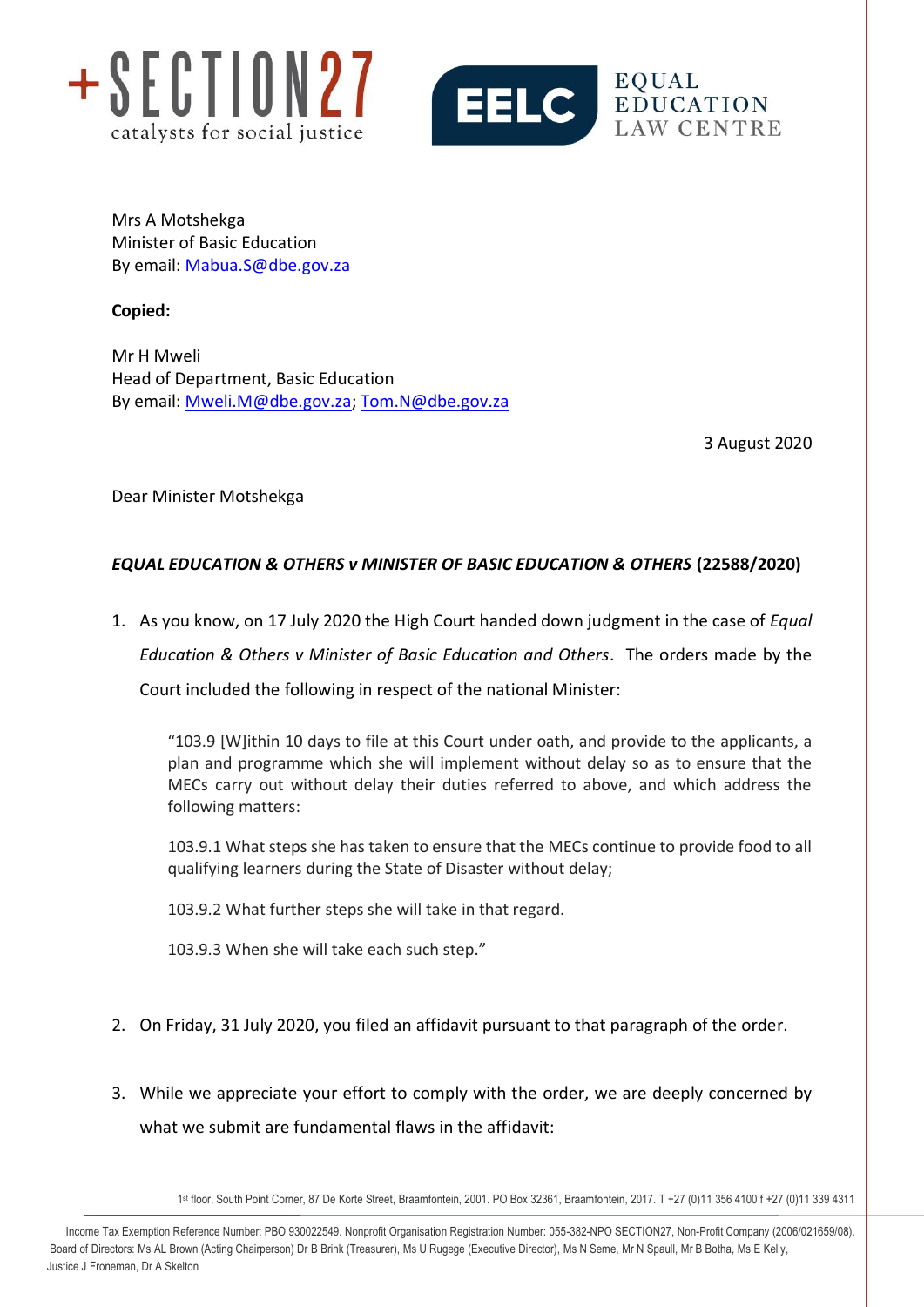- 3.1 First, the affidavit and its annexures do not constitute a reasonable, coherent and comprehensive plan and programme, capable of implementation;
- 3.2 Second, the affidavit refers to budgetary constraints towards the end of the year, but provides no indication of how this will be dealt with to ensure that all qualifying learners receive a daily meal in compliance with government's constitutional and statutory commitments, and the order made by the Court; and
- 3.3 Third, the instructions to MECs with regard to reports on the implementation of the NSNP do not appear to be in accordance with the requirements of the court order.

#### Lack of a reasonable, coherent and comprehensive plan and programme

- 4. Our courts have over the years, in cases including *Government of the Republic of South Africa and others v Grootboom and others* 2001 (1) SA 46 (CC) and *Mazibuko and others v City of Johannesburg and others* 2010 (4) SA 1 (CC), set out the approach to be followed in order to determine whether a plan and programme in respect of the qualified socio economic rights (eg housing, health care, food, water and social security) are reasonable. A reasonable plan and programme must:
	- 4.1 be capable of facilitating the realisation of the right;
	- 4.2 be clear, comprehensive and capable of implementation;
	- 4.3 clearly allocate responsibilities and tasks to the different spheres of government;
	- 4.4 make available appropriate financial and human resources necessary for implementation;
	- 4.5 be reasonably conceived and implemented;
	- 4.6 be balanced and flexible and make appropriate provision for short and medium and long-term needs;
	- 4.7 be transparent, with its contents made known effectively to the public; and
	- 4.8 make short-term provision for those whose needs are urgent.
- 5. The National School Nutrition Programme (NSNP) is intended to give effect to the unqualified rights of children to basic education and basic nutrition. These rights require a plan capable of immediate implementation. The affidavit and the annexures provided fail to meet even the lower threshold requirement of reasonableness in terms of the requirements set out above. In particular: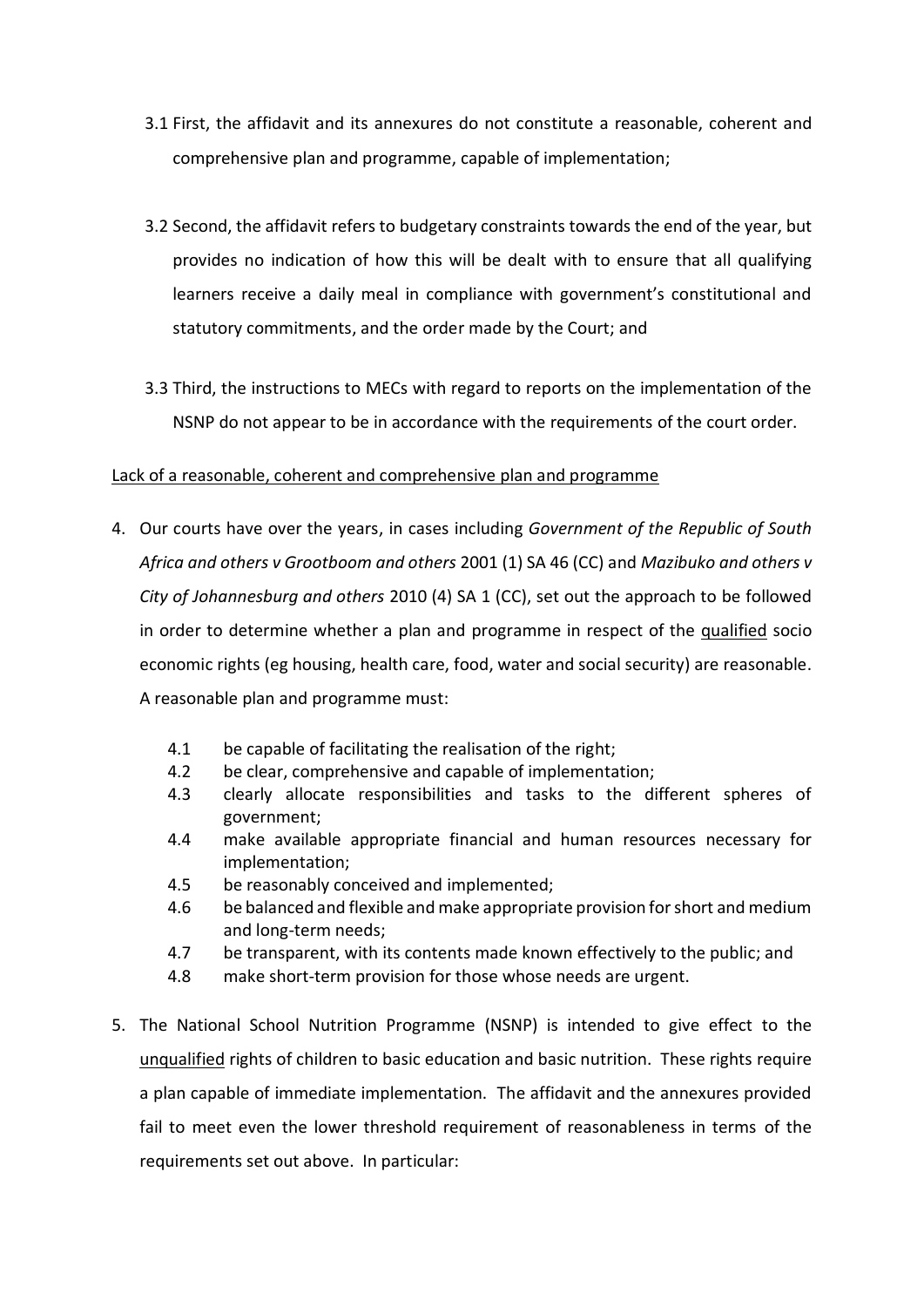- 5.1 It is difficult to determine what exactly the plan is and who is responsible for implementing the different aspects of the plan;
- 5.2 There are no principles to guide MECs on the development of province-specific plans and programmes to roll-out the NSNP, given that grade 12s return to their classes today, and most other learners do so on 24 August 2020. Guidance is necessary to ensure that the NSNP reaches all qualifying learners to prevent ongoing hunger during this period. This may include providing options for access to learners who live a distance from the school; informing the learners and their parents affected that each learner will be provided with a daily meal before they return to their classes; and informing them of when and how the learners will receive the food to which they are entitled. According to information received by Equal Education, the uptake of the NSNP has thus far been lower than expected. It is reasonable to believe that a substantial reason for this is a lack of information in this regard.
- 5.3 Given the predicted budget shortfall towards the end of the year, there is no plan as to where the money will come from. This is elaborated on below.
- 5.4 While reference is made to a business plan, it is not made available for the Court to scrutinize. It is not clear why provincial business plans are only to be finalized by 20 August 2020, given that all qualifying learners are entitled to school meals from today, when the Grade 12 learners return to their classes. The urgency of the matter is apparent.
- 5.5 In order for the Minister to carry out her obligations, she must monitor what is happening in the provinces. The affidavit contains a table which states that a "review of monitoring mechanisms in consultation with PEDs and other stakeholders" will take place next month. But it does not say what the current monitoring mechanisms are, and how they will operate.

## Lack of planning to deal with budgetary constraints

- 6. The Minister states at paragraph 4.2.5 that the business planning process to date has determined that there are possibilities of budget inadequacy during the latter months of the year (November and December 2020).
- 7. However, the Minister does not say what has been done or will be done to ensure there is sufficient budget to comply with the order of the High Court.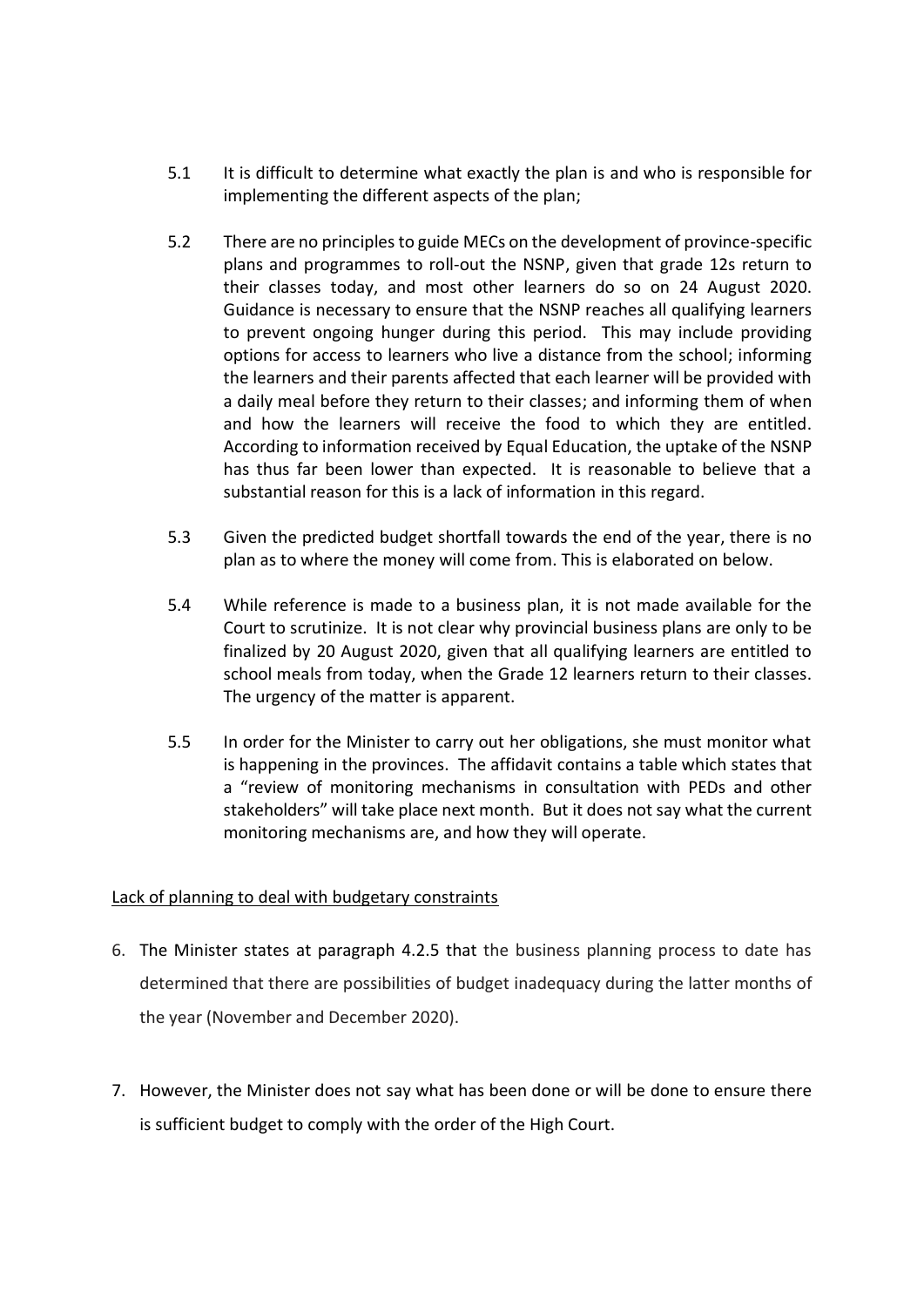8. We note that the Constitutional Court held in *City of Johannesburg Metropolitan Municipality v Blue Moonlight Properties 39 Pty (Ltd)* 2012 (2) SA 104 (CC) that it is not good enough for government to state that it has not made budgetary provision, if it should indeed have planned and budgeted for it in the fulfilment of its obligations.

#### Timeframes imposed by the Minister

- 9. The structural order imposes the following reporting timeframes on the MECs:
	- 9.1 MECs must within 10 days file a plan and programme which sets out in respect of each school under their jurisdiction, when all of the qualifying learners will receive a daily meal under the NSNP; what steps they have taken to achieve that; what further steps they will take to implement that plan and programme; and when they will take each such step.
	- 9.2 The MECs must further file reports under oath every fifteen days from the date of the order until it is discharged by the Court, setting out the steps they have taken to implement the plan and programme, when they took such steps, and how many learners in each district in their area of jurisdiction are receiving, and how many are not receiving, a daily meal in terms of the NSNP.
	- 9.3 As we have noted, Annexure F to the Minister's affidavit includes a schedule of the reporting dates which is not consistent with the court order.

## Conclusion

- 10. We respectfully submit that the Minister's affidavit falls short of what is required by the court order. It does not comply with her constitutional and statutory duties, as set out in the order, to ensure proper implement of the NSNP to all qualifying learners.
- 11. The Minister is requested to remedy the defects which we have identified. The applicants will be satisfied if this is done in the further report which the Minister is required by paragraph 103.10 of the order to file within 15 days from the date of the order.
- 12. As you will be aware, paragraph 103.13 of the order authorises the applicants to approach the court for further relief to ensure compliance with the order. We sincerely hope that this will not be necessary.